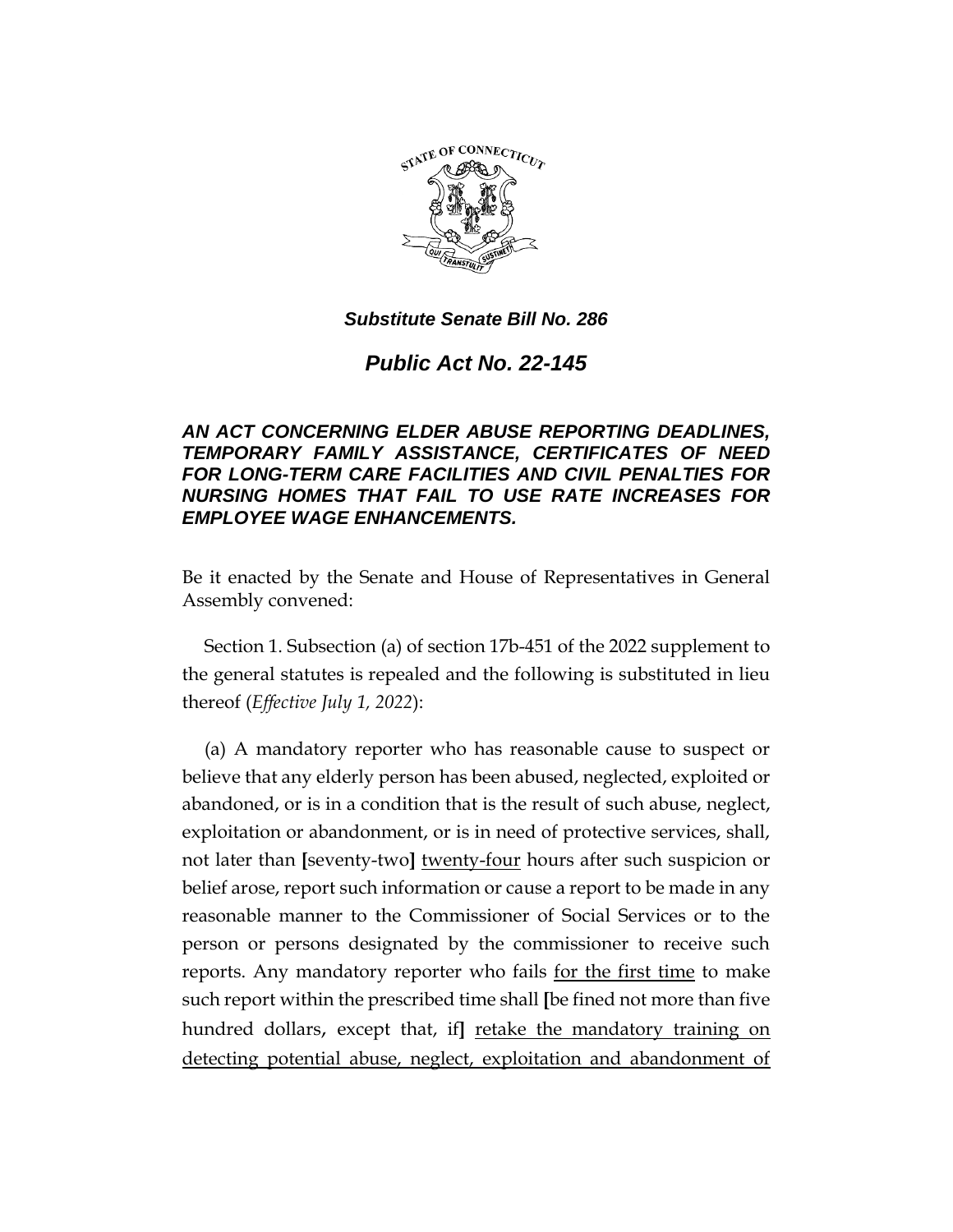elderly persons and provide the commissioner with proof of successful completion of such training. Any mandatory reporter who subsequently fails to make such report within the prescribed time period shall be fined not more than five hundred dollars and shall retake the mandatory training on detecting potential abuse, neglect, exploitation and abandonment of elderly persons and provide the commissioner with proof of successful completion of such training. If such person intentionally fails to make such report within the prescribed time period, such person shall be guilty of a class C misdemeanor for the first offense and a class A misdemeanor for any subsequent offense. Any institution, organization, agency or facility employing individuals to care for persons sixty years of age or older shall provide mandatory training on detecting potential abuse, neglect, exploitation and abandonment of such persons and inform such employees of their obligations under this section. For purposes of this subsection, "mandatory reporter" means any (1) physician or surgeon licensed under the provisions of chapter 370, (2) resident physician or intern in any hospital in this state, whether or not so licensed, (3) registered nurse, (4) nursing home administrator, nurse's aide or orderly in a nursing home facility or residential care home, (5) person paid for caring for a resident in a nursing home facility or residential care home, (6) staff person employed by a nursing home facility or residential care home, (7) residents' advocate, other than a representative of the Office of the Long-Term Care Ombudsman, as established under section 17a-405, including the State Ombudsman, (8) licensed practical nurse, medical examiner, dentist, optometrist, chiropractor, podiatrist, social worker, clergyman, police officer, pharmacist, psychologist or physical therapist, (9) person paid for caring for an elderly person by any institution, organization, agency or facility, including but not limited to, any employee of a community-based services provider, senior center, home care agency, homemaker and companion agency, adult day care center, village-model community and congregate housing facility, (10) person licensed or certified as an emergency medical services provider

*Public Act No. 22-145 2 of 19*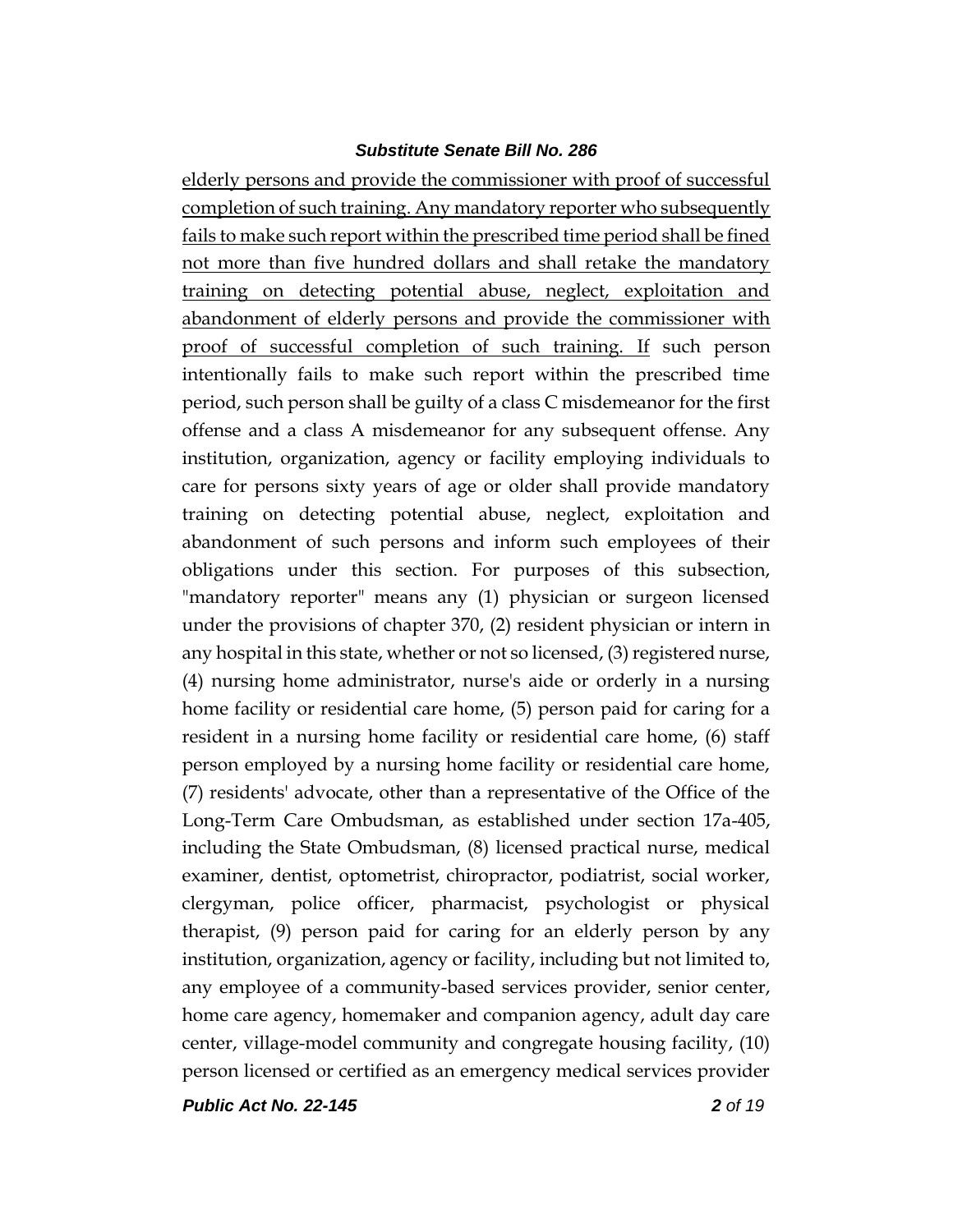pursuant to chapter 368d or 384d, including any such emergency medical services provider who is a member of a municipal fire department, and (11) driver of a paratransit vehicle, as defined in section 13b-38k.

Sec. 2. Subsection (b) of section 17b-688c of the general statutes is repealed and the following is substituted in lieu thereof (*Effective July 1, 2022*):

(b) In no event shall temporary family assistance be granted to an applicant for such assistance, who is not exempt from participation in the employment services program, prior to the applicant's attendance at an initial scheduled employment services assessment interview and participation in the development of an employment services plan. The Department of Social Services shall **[**not delay temporary family assistance to an applicant in cases where the department schedules**]** promptly conduct an application interview with an applicant for temporary family assistance to determine whether such applicant is exempt from participation in the employment services program. If the department determines that such applicant is not exempt, the department shall schedule the initial employment services assessment interview not later than ten business days after the date of the application interview. In cases where the department does not schedule the initial employment services assessment interview **[**more than**]** within ten business days **[**after**]** of the date on which the application **[**for assistance is made, or in cases where**]** interview was completed, or where the Labor Department does not complete an employment services plan for the benefit of the applicant within ten business days of the date on which the applicant attends an employment services assessment interview, the Department of Social Services shall not delay granting temporary family assistance to an applicant who is otherwise eligible for such assistance. The Commissioner of Social Services shall refer any applicant denied temporary family assistance, who may be in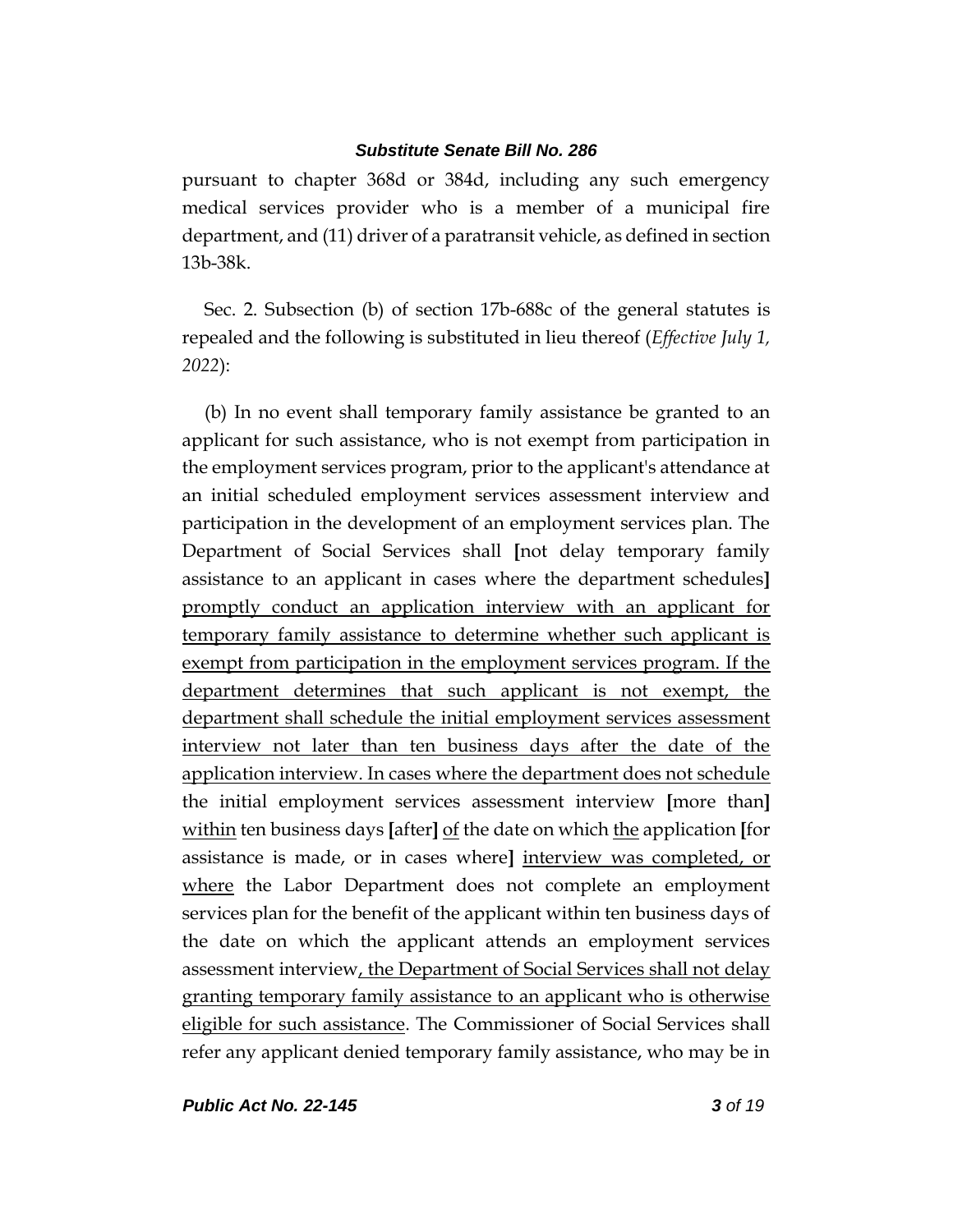need of emergency benefits, to other services offered by the Department of Social Services or community services that may be available to such applicant. The Department of Social Services shall reduce the benefits awarded to a family under the temporary family assistance program when a member of the family who is required to participate in the employment services program fails to comply with an employment services requirement without good cause. **[**The first instance of noncompliance with an employment services requirement shall result in a twenty-five per cent reduction of such benefits for three consecutive months. The second instance of noncompliance with such requirement shall result in a thirty-five per cent reduction of such benefits for three consecutive months. A third or subsequent instance of noncompliance with such requirement shall result in the termination of such benefits for three consecutive months.**]** The Department of Social Services shall impose this reduction by excluding the noncompliant family member from the household when calculating the family's monthly benefit. Such exclusion shall continue until the noncompliant family member (1) begins to comply with employment services requirements, (2) becomes exempt from such requirements, or (3) demonstrates good cause for his or her failure to comply with such requirements. If only one member of a family is eligible for temporary family assistance and such member fails without good cause to comply with an employment services requirement, the department shall **[**terminate all benefits of such family for three consecutive months Notwithstanding the provisions of this subsection, the department shall terminate the benefits awarded to a family under the temporary family assistance program if a member of the family who is not exempt from the twenty-one-month time limit specified in subsection (a) of section 17b-112 fails, without good cause, to: (1) Attend any scheduled assessment appointment or interview relating to the establishment of an employment services plan, except that such individual's benefits shall be reinstated if the individual attends a subsequently scheduled appointment or interview within thirty days of the date on which the department has issued notification

*Public Act No. 22-145 4 of 19*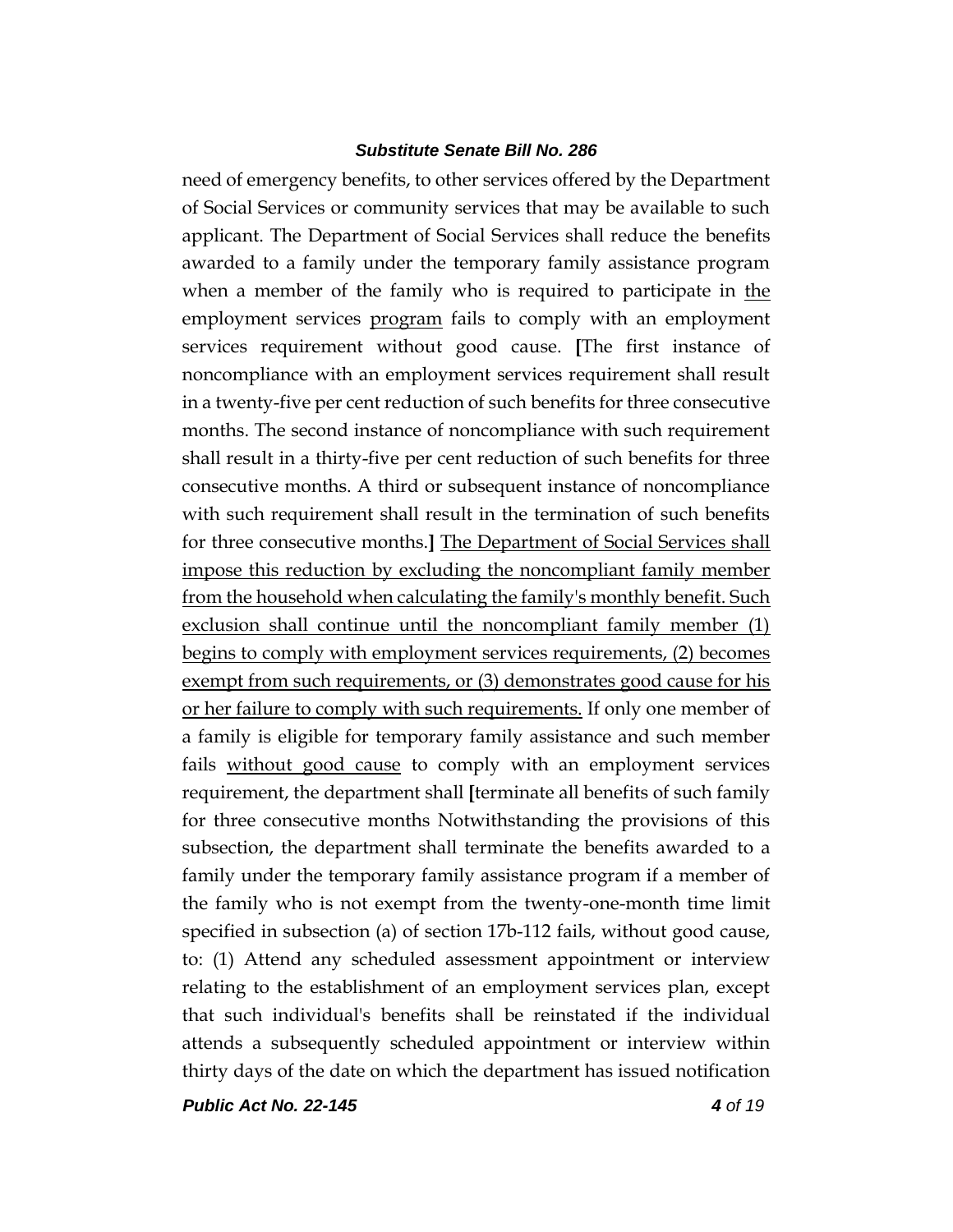to the individual that benefits have been terminated, or (2) comply with an employment services requirement during a six-month extension of benefits. Any individual who fails to comply with the provisions of subdivision (1) of this subsection may submit a new application for such benefits at any time after termination of benefits**]** reduce such family's benefit by twenty-five per cent for each month such member fails to comply.

Sec. 3. Section 1-24 of the general statutes is repealed and the following is substituted in lieu thereof (*Effective from passage*):

The following officers may administer oaths: (1) The clerks of the Senate, the clerks of the House of Representatives and the chairpersons of committees of the General Assembly or of either branch thereof, during its session; (2) state officers, as defined in subsection (t) of section 9-1, judges and clerks of any court, family support magistrates, judge trial referees, justices of the peace, commissioners of the Superior Court, notaries public, town clerks and assistant town clerks, in all cases where an oath may be administered, except in a case where the law otherwise requires; (3) commissioners on insolvent estates, auditors, arbitrators and committees, to parties and witnesses, in all cases tried before them; (4) assessors and boards of assessment appeals, in cases coming before them; (5) commissioners appointed by governors of other states to take the acknowledgment of deeds, in the discharge of their official duty; (6) the moderator of a school district meeting, in such meeting, to the clerk of such district, as required by law; (7) the chief elected official of a municipality, in any matter before the chief elected official of a municipality; (8) the Chief Medical Examiner, Deputy Medical Examiner and assistant medical examiners of the Office of the Medical Examiner, in any matter before them; (9) registrars of vital statistics, in any matter before them; (10) any chief inspector or inspector appointed pursuant to section 51-286; (11) registrars of voters, deputy registrars, assistant registrars, and moderators, in any matter before them; (12)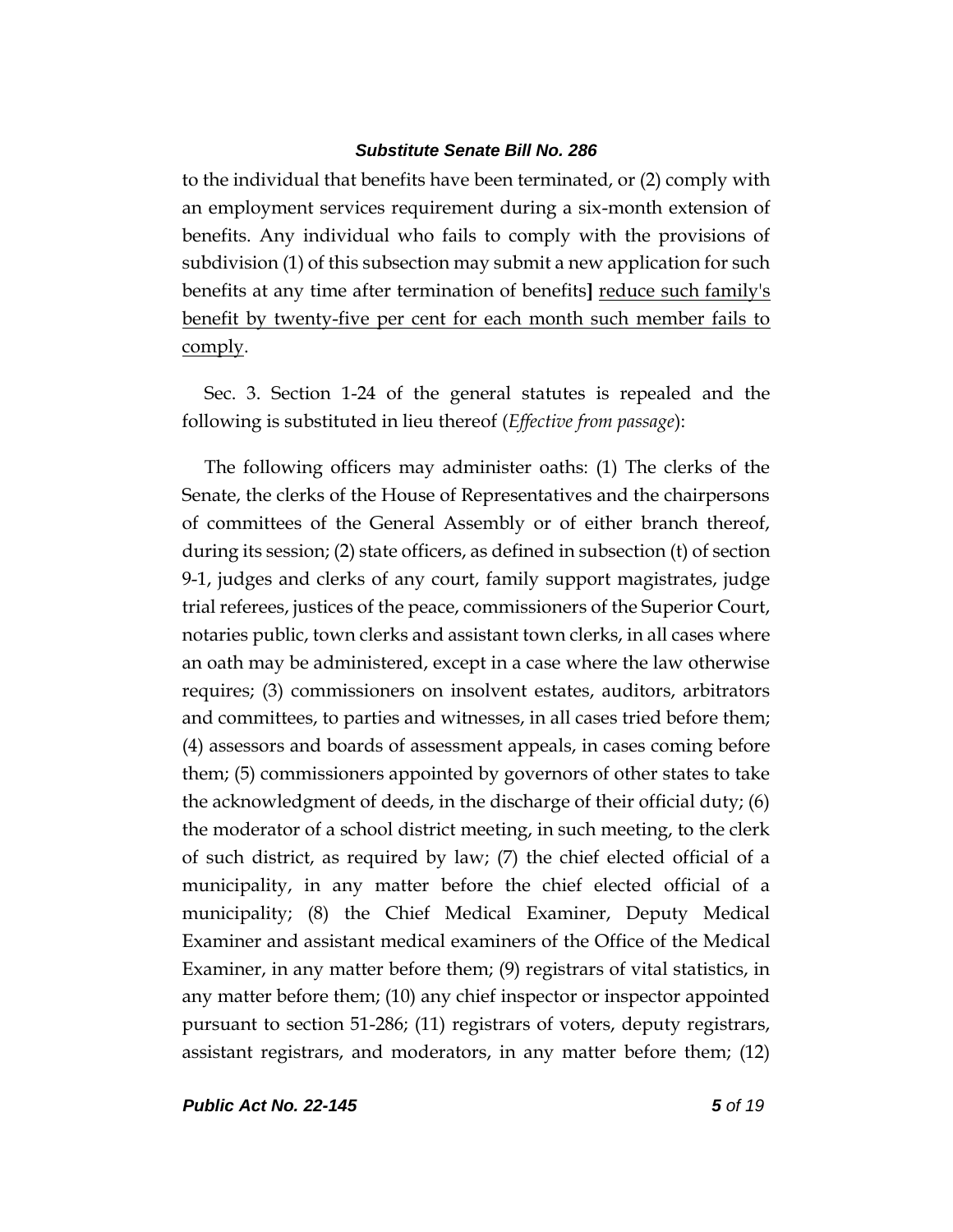special assistant registrars, in matters provided for in subsections (b) and (c) of section 9-19b and section 9-19c; (13) the Commissioner of Emergency Services and Public Protection and any sworn member of any local police department or the Division of State Police within the Department of Emergency Services and Public Protection, in all affidavits, statements, depositions, complaints or reports made to or by any member of any local police department or said Division of State Police or any constable who is under the supervision of said commissioner or any of such officers of said Division of State Police and who is certified under the provisions of sections 7-294a to 7-294e, inclusive, and performs criminal law enforcement duties; (14) judge advocates of the United States Army, Navy, Air Force and Marine Corps, law specialists of the United States Coast Guard, adjutants, assistant adjutants, acting adjutants and personnel adjutants, commanding officers, executive officers and officers whose rank is lieutenant commander or major, or above, of the armed forces, as defined in section 27-103, to persons serving with or in the armed forces, as defined in said section, or their spouses; (15) investigators, deputy investigators, investigative aides, secretaries, clerical assistants, social workers, social worker trainees, paralegals and certified legal interns employed by or assigned to the Public Defender Services Commission in the performance of their assigned duties; (16) bail commissioners, intake, assessment and referral specialists, family relations counselors, support enforcement officers, chief probation officers and supervisory judicial marshals employed by the Judicial Department in the performance of their assigned duties; (17) juvenile matter investigators employed by the Division of Criminal Justice in the performance of their assigned duties; (18) the chairperson of the Connecticut Siting Council or the chairperson's designee; (19) the presiding officer at an agency hearing under section 4-177b; (20) investigators employed by the Department of Social Services Office of Child Support Services, in the performance of their assigned duties; (21) the chairperson, vicechairperson, members and employees of the Board of Pardons and

*Public Act No. 22-145 6 of 19*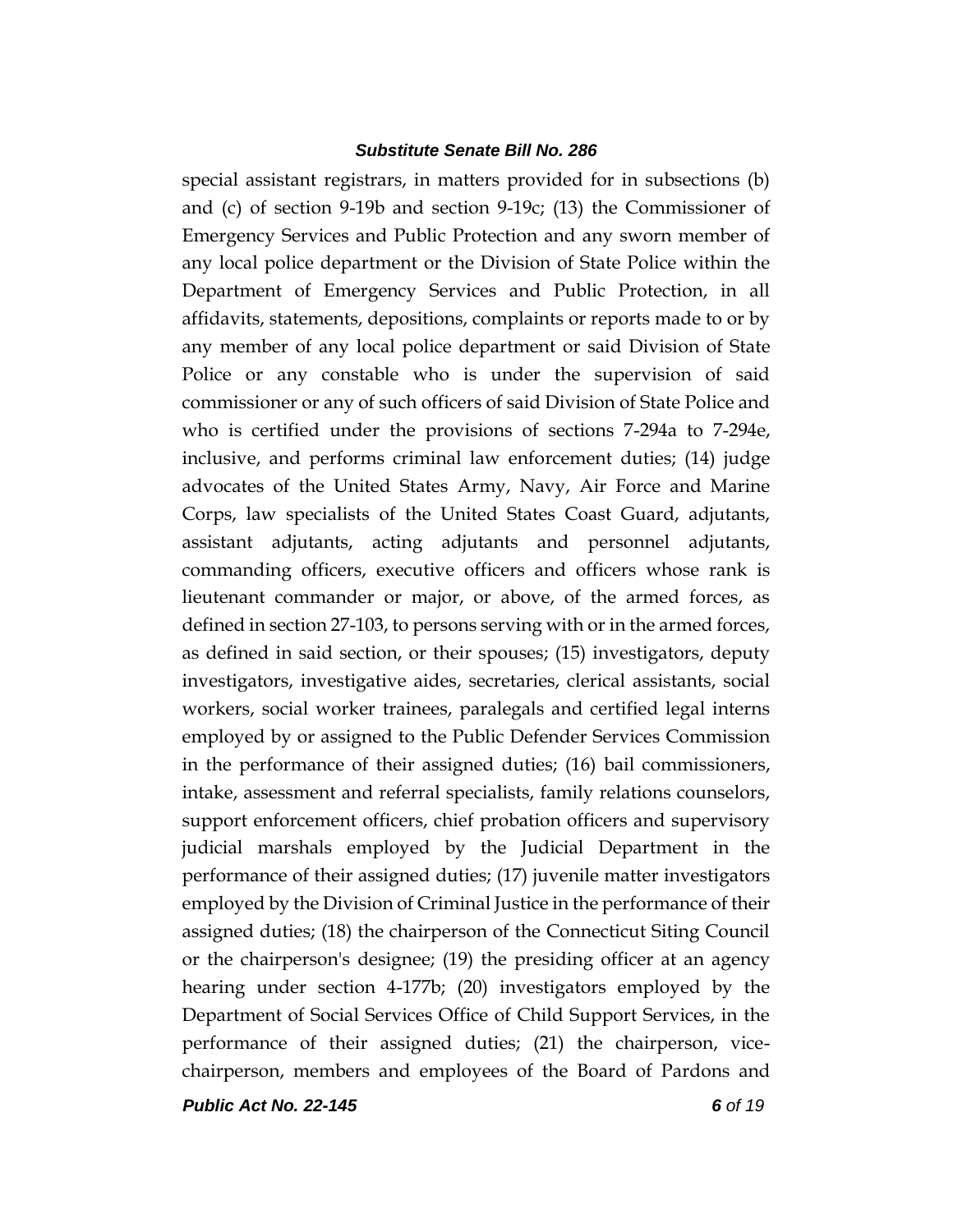Paroles, in the performance of their assigned duties; (22) the Commissioner of Correction or the commissioner's designee; (23) sworn law enforcement officers, appointed under section 26-5, within the Department of Energy and Environmental Protection, in all affidavits, statements, depositions, complaints or reports made to or by any such sworn law enforcement officer; **[**and**]** (24) sworn motor vehicle inspectors acting under the authority of section 14-8; and (25) eligibility workers, specialists and supervisors employed by the Department of Social Services for the sole purpose of witnessing the execution of an affirmation or acknowledgment of parentage when their assigned duties include witnessing such execution.

Sec. 4. Subsection (b) of section 46b-171 of the 2022 supplement to the general statutes is repealed and the following is substituted in lieu thereof (*Effective July 1, 2022*):

(b) (1) Except as provided in subdivision (2) of this subsection, a judgment of parentage entered by the Superior Court or family support magistrate pursuant to this chapter may not be opened or set aside unless (A) a motion to open or set aside is filed not later than four months after the date on which the judgment was entered, and (B) upon a showing (i) of reasonable cause, or (ii) that a valid defense to the petition for a judgment of parentage existed, in whole or in part, at the time judgment was rendered, and the person seeking to open or set aside the judgment was prevented by mistake, accident or other reasonable cause from making a valid defense.

(2) The Superior Court or a family support magistrate may consider a motion to open or set aside a judgment of parentage filed more than four months after such judgment was entered if such court or magistrate determines that the judgment was entered due to fraud, duress or material mistake of fact. The burden of proof shall be on the person seeking to open or set aside such judgment. If the court or family support magistrate determines such person has met the burden of proof

*Public Act No. 22-145 7 of 19*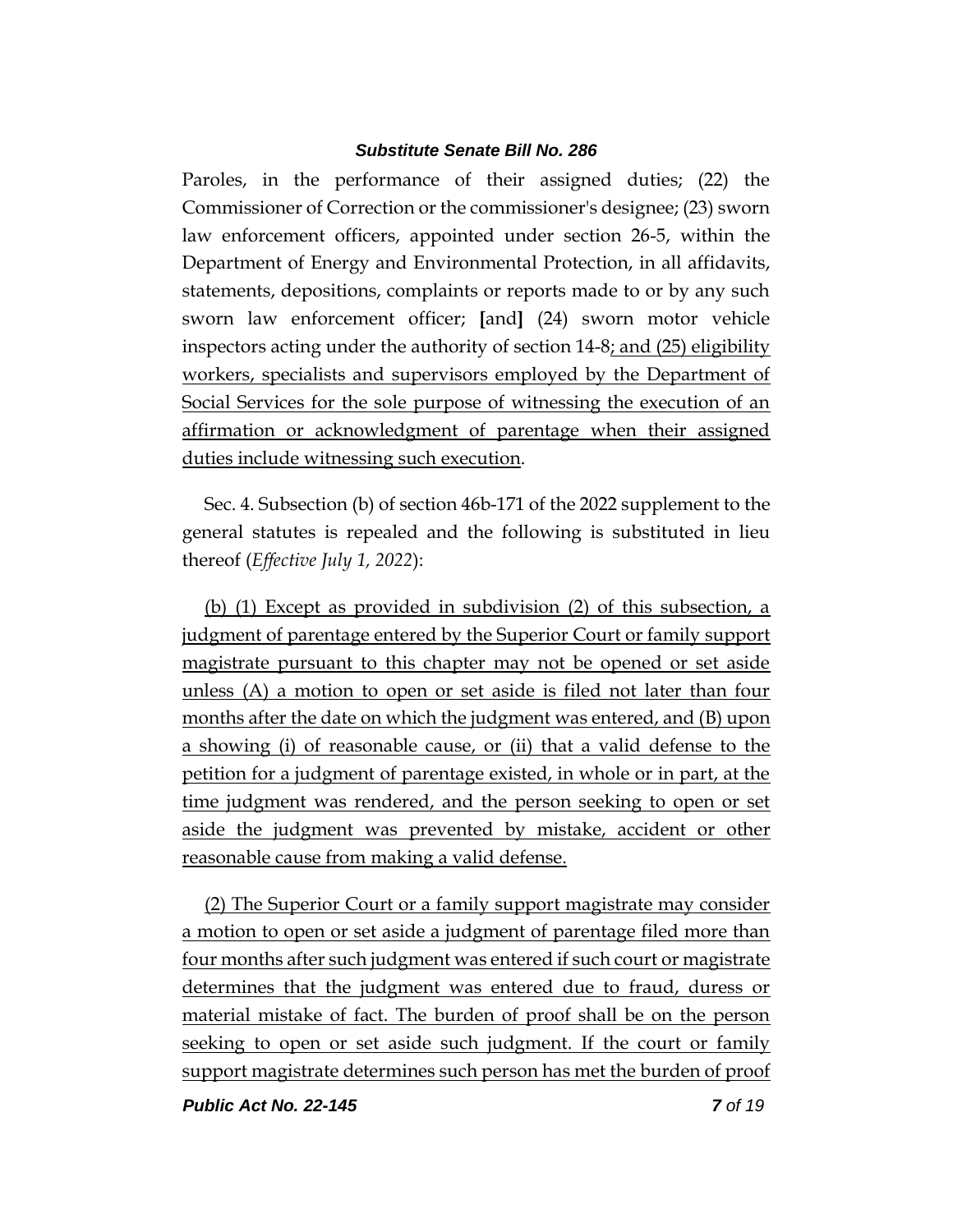under this subdivision, the judgment shall be set aside only if the court or family support magistrate determines that doing so is in the best interest of the child, based on the relevant factors set forth in section 46b-475.

**[**(b)**]** (3) Whenever the Superior Court or family support magistrate **[**reopens**]** opens a judgment of parentage entered pursuant to this section in which a person was found to be the parent of a child who is or has been supported by the state and the court or family support magistrate finds that the person adjudicated the parent is not the parent of the child, the Department of Social Services shall refund to such person any money paid to the state by such person during the period such child was supported by the state.

Sec. 5. (NEW) (*Effective from passage*) (a) In addition to any applicable recoupment or rate decrease pursuant to any other provision of the general statutes, a nursing home facility that receives a rate increase for wage enhancements for facility employees may also be assessed a civil penalty if the facility fails to use the rate increase for that purpose. The Department of Social Services may assess a civil penalty upon completion of a department audit conducted in accordance with the nursing home facility's Medicaid provider enrollment agreements. The civil penalty assessed pursuant to this section shall not exceed an amount greater than fifty per cent of the total dollar amount of the rate increase received by the nursing home facility but not used for wage enhancements for facility employees.

(b) The department, in its sole discretion, may enter into a recoupment schedule with a nursing home facility so as not to negatively impact patient care. Any nursing home facility subject to a civil penalty assessed in accordance with this section may request a rehearing pursuant to subsection (b) of section 17b-238 of the general statutes. The provisions of this section shall apply to all rate increases for wage enhancements received by nursing home facilities pursuant to

*Public Act No. 22-145 8 of 19*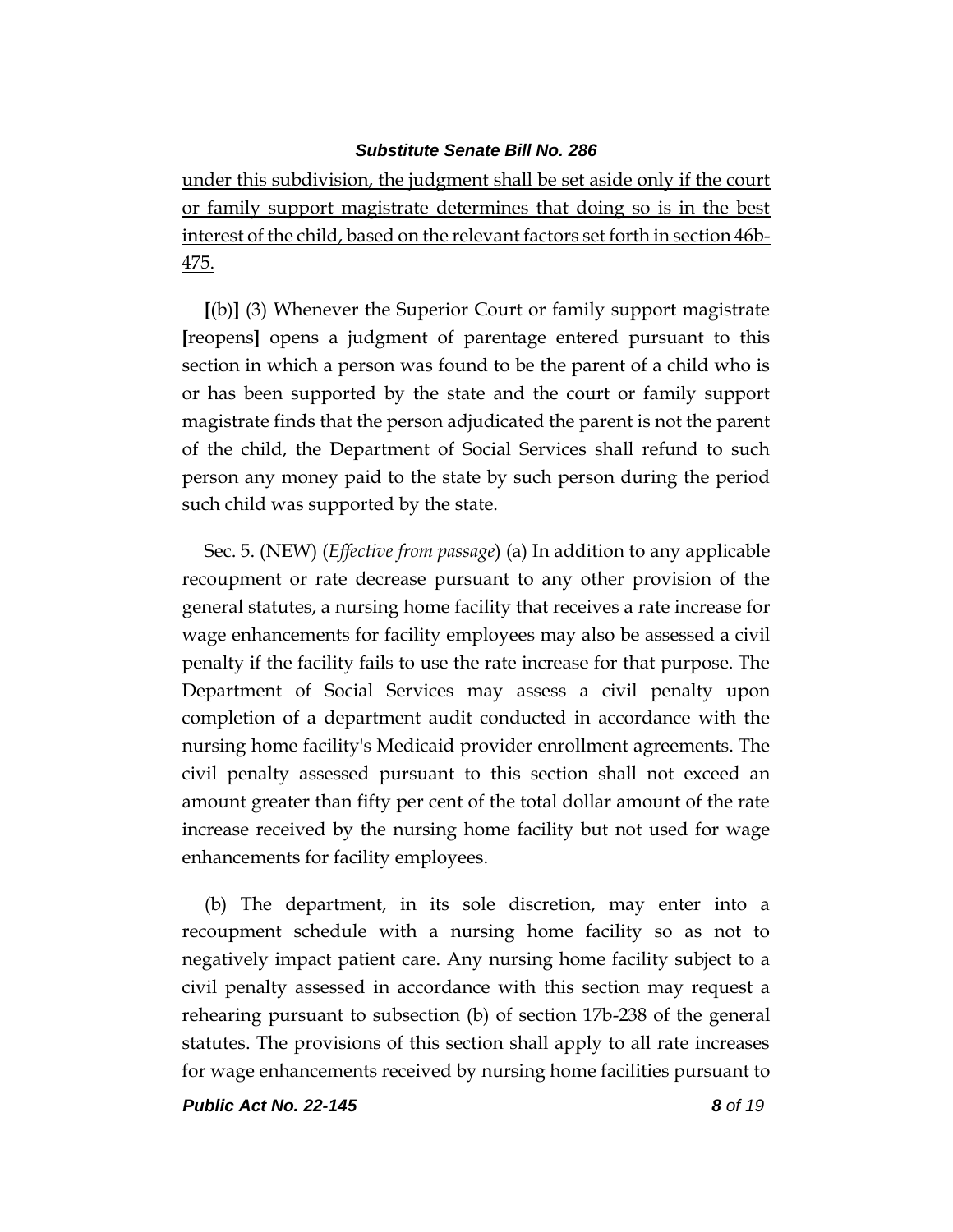the provisions of section 323 of public act 21-2 of the June special session prior to the effective date of this section.

Sec. 6. Section 17b-352 of the general statutes is repealed and the following is substituted in lieu thereof (*Effective July 1, 2022*):

(a) For the purposes of this section and section 17b-353, as amended by this act, "facility" means a residential facility for persons with intellectual disability licensed pursuant to section 17a-277 and certified to participate in the Title XIX Medicaid program as an intermediate care facility for individuals with intellectual disabilities, a nursing home, rest home or residential care home, as defined in section 19a-490. "Facility" does not include a nursing home that does not participate in the Medicaid program and is associated with a continuing care facility as described in section 17b-520.

(b) Any facility which intends to (1) transfer all or part of its ownership or control prior to being initially licensed; (2) introduce any additional function or service into its program of care or expand an existing function or service; (3) terminate a service or decrease substantially its total <u>licensed</u> bed capacity; or (4) relocate all or a portion of such facility's licensed beds, to a new facility or replacement facility, shall submit a complete request for permission to implement such transfer, addition, expansion, increase, termination, decrease or relocation of facility beds to the Department of Social Services with such information as the department requires, provided no permission or request for permission to close a facility is required when a facility in receivership is closed by order of the Superior Court pursuant to section 19a-545. The Commissioner of Social Services shall consider the criteria in subdivisions (3) and (4) of subsection (a) of section 17b-354, as amended by this act, when evaluating a certificate of need request to relocate licensed nursing facility beds from an existing facility to another licensed nursing facility or to a new facility or replacement facility. The Office of the Long-Term Care Ombudsman pursuant to section 17a-405

*Public Act No. 22-145 9 of 19*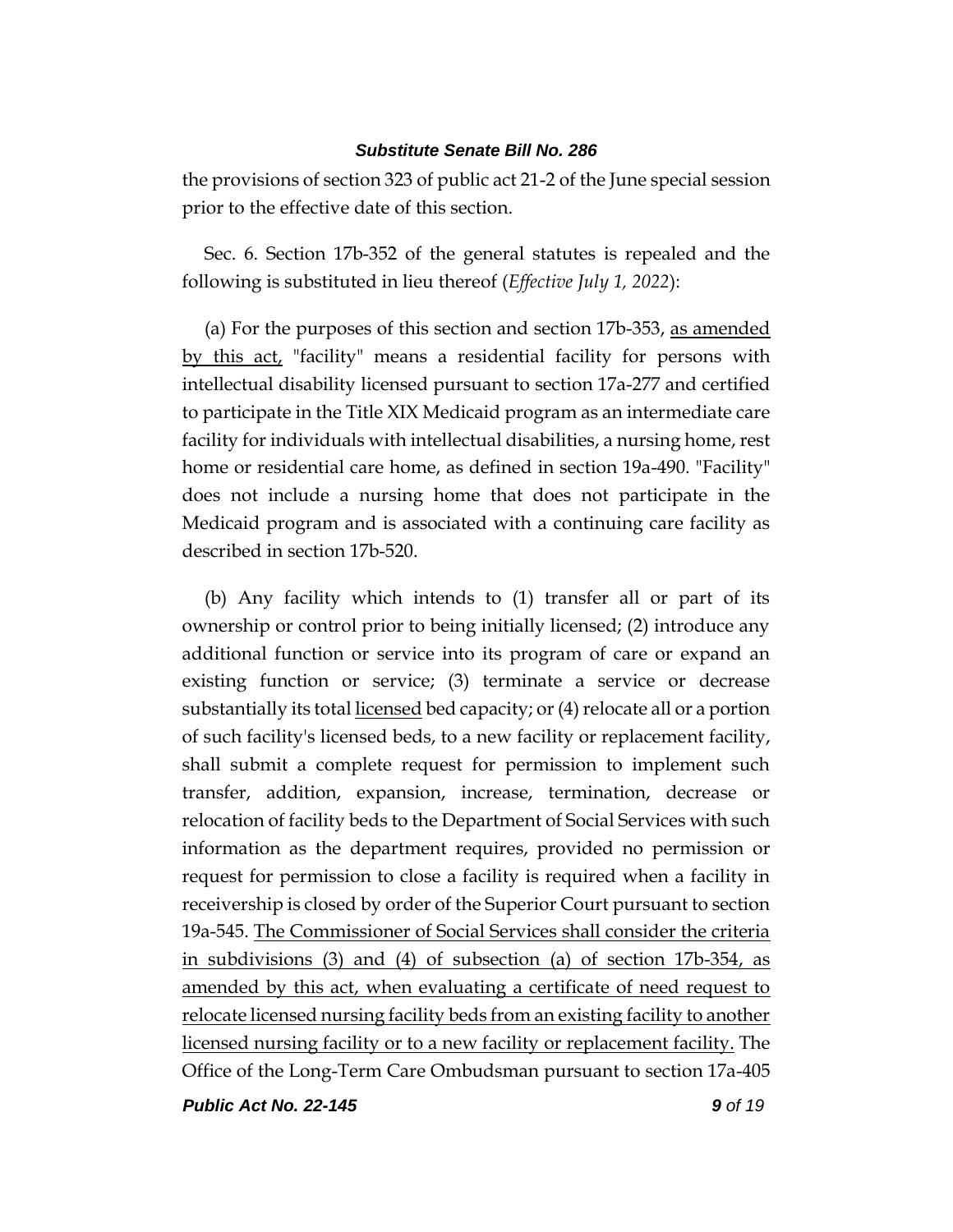shall be notified by the facility of any proposed actions pursuant to this subsection at the same time the request for permission is submitted to the department and when a facility in receivership is closed by order of the Superior Court pursuant to section 19a-545.

(c) A facility may submit a petition for closure to the Department of Social Services. The Department of Social Services may authorize the closure of a facility if the facility's management demonstrates to the satisfaction of the Commissioner of Social Services in the petition for closure that the facility (1) is not viable based on actual and projected operating losses; (2) has an occupancy rate of less than seventy per cent of the facility's licensed bed capacity; (3) closure is consistent with the strategic rebalancing plan developed in accordance with section 17b-369, including bed need by geographical region; (4) is in compliance with the requirements of Sections 1128I(h) and 1819(h)(4) of the Social Security Act and 42 CFR 483.75; and (5) is not providing special services that would go unmet if the facility closes. The department shall review a petition for closure to the extent it deems necessary and the facility shall submit information the department requests or deems necessary to substantiate that the facility closure is consistent with the provisions of this subsection. The facility shall submit information the department requests or deems necessary to allow the department to provide oversight during this process. The Office of the Long-Term Care Ombudsman shall be notified by the facility at the same time as a petition for closure is submitted to the department. Any facility acting pursuant to this subsection shall provide written notice, on the same date that the facility submits its petition for closure, to all patients, guardians or conservators, if any, or legally liable relatives or other responsible parties, if known, and shall post such notice in a conspicuous location at the facility. The facility's written notice shall be accompanied by an informational letter issued jointly from the Office of the Long-Term Care Ombudsman and the Department of Rehabilitation Services on patients' rights and services available as they relate to the

*Public Act No. 22-145 10 of 19*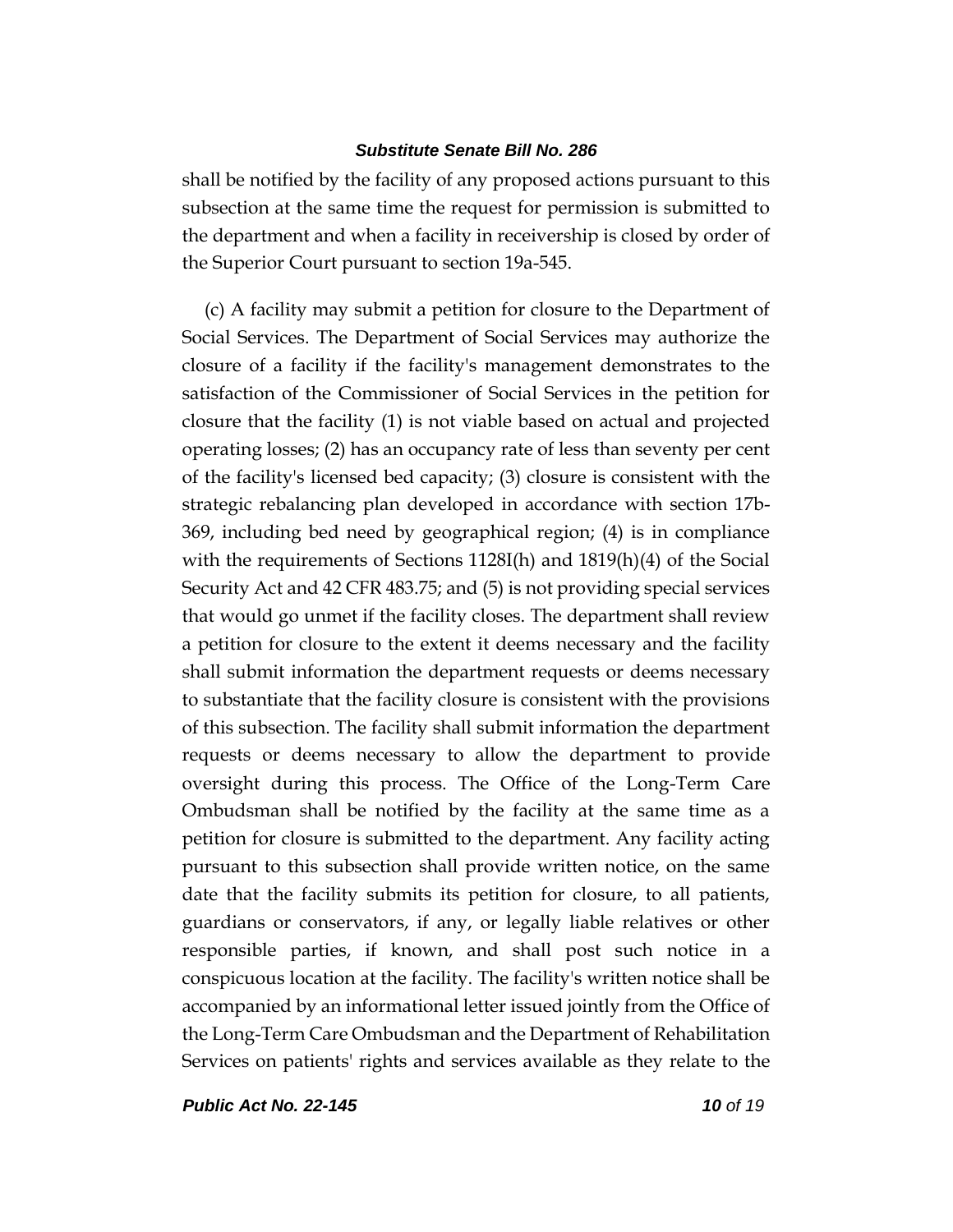petition for closure. The informational letter shall also state the date and time that the Office of the Long-Term Care Ombudsman and the Department of Public Health will hold an informational session at the facility for patients, guardians or conservators, if any, and legally liable relatives or other responsible parties, if known, about their rights and the process concerning a petition for closure. The notice shall state: (A) The date the facility submitted the petition for closure, (B) that only the Department of Social Services has the authority to either grant or deny the petition for closure, (C) that the Department of Social Services has up to thirty days to grant or deny the petition for closure, (D) a brief description of the reason or reasons for submitting the petition for closure, (E) that no patient shall be involuntarily transferred or discharged within or from a facility pursuant to state and federal law because of the filing of a petition for closure, (F) that all patients have a right to appeal any proposed transfer or discharge, and (G) the name, mailing address and telephone number of the Office of the Long-Term Care Ombudsman and local legal aid office. The commissioner shall grant or deny a petition for closure within thirty days of receiving such request.

(d) An applicant, prior to submitting a certificate of need application, shall request, in writing, application forms and instructions from the department. The request shall include: (1) The name of the applicant or applicants; (2) a statement indicating whether the application is for  $(A)$ a new, additional, expanded or replacement facility, service or function or relocation of facility beds, (B) a termination or reduction in a presently authorized service or bed capacity, or (C) any new, additional or terminated beds and their type; (3) the estimated capital cost; (4) the town where the project is or will be located; and (5) a brief description of the proposed project. Such request shall be deemed a letter of intent. No certificate of need application shall be considered submitted to the department unless a current letter of intent, specific to the proposal and in accordance with the provisions of this subsection, has been on file

*Public Act No. 22-145 11 of 19*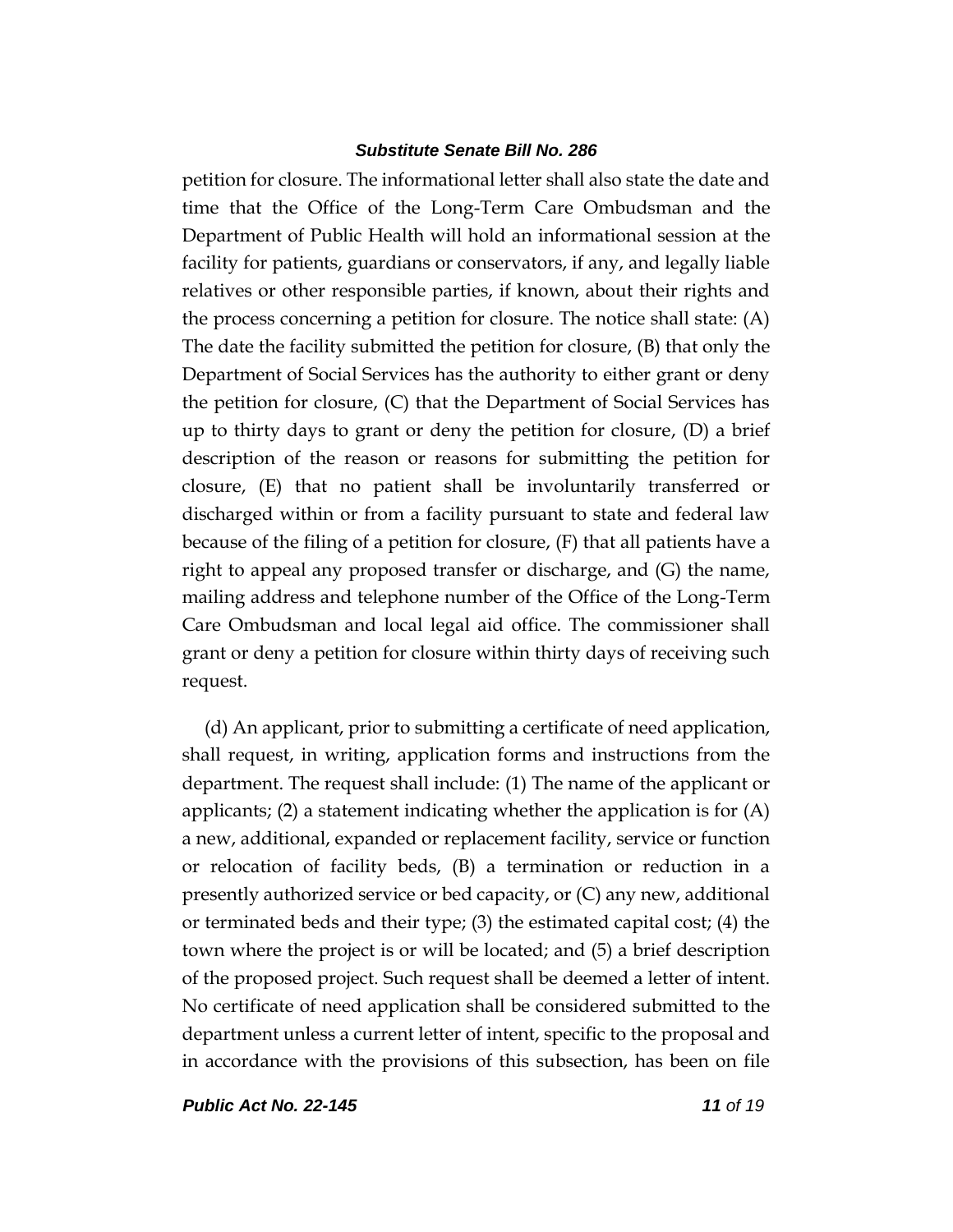with the department for not less than ten business days. For purposes of this subsection, "a current letter of intent" means a letter of intent on file with the department for not more than one hundred eighty days. A certificate of need application shall be deemed withdrawn by the department, if a department completeness letter is not responded to within one hundred eighty days. The Office of the Long-Term Care Ombudsman shall be notified by the facility at the same time as the letter of intent is submitted to the department.

(e) Any facility acting pursuant to subdivision (3) of subsection (b) of this section shall provide written notice, at the same time it submits its letter of intent, to all patients, guardians or conservators, if any, or legally liable relatives or other responsible parties, if known, and shall post such notice in a conspicuous location at the facility. The facility's written notice shall be accompanied by an informational letter issued jointly from the Office of the Long-Term Care Ombudsman and the Department of Aging and Disability Services on patients' rights and services available as they relate to the letter of intent. The notice shall state the following: (1) The projected date the facility will be submitting its certificate of need application, (2) that only the Department of Social Services has the authority to either grant, modify or deny the application, (3) that the Department of Social Services has up to ninety days to grant, modify or deny the certificate of need application, (4) a brief description of the reason or reasons for submitting a request for permission, (5) that no patient shall be involuntarily transferred or discharged within or from a facility pursuant to state and federal law because of the filing of the certificate of need application, (6) that all patients have a right to appeal any proposed transfer or discharge, and (7) the name, mailing address and telephone number of the Office of the Long-Term Care Ombudsman and local legal aid office.

(f) The **[**department**]** Department of Social Services shall review a request made pursuant to subsection (b) of this section to the extent it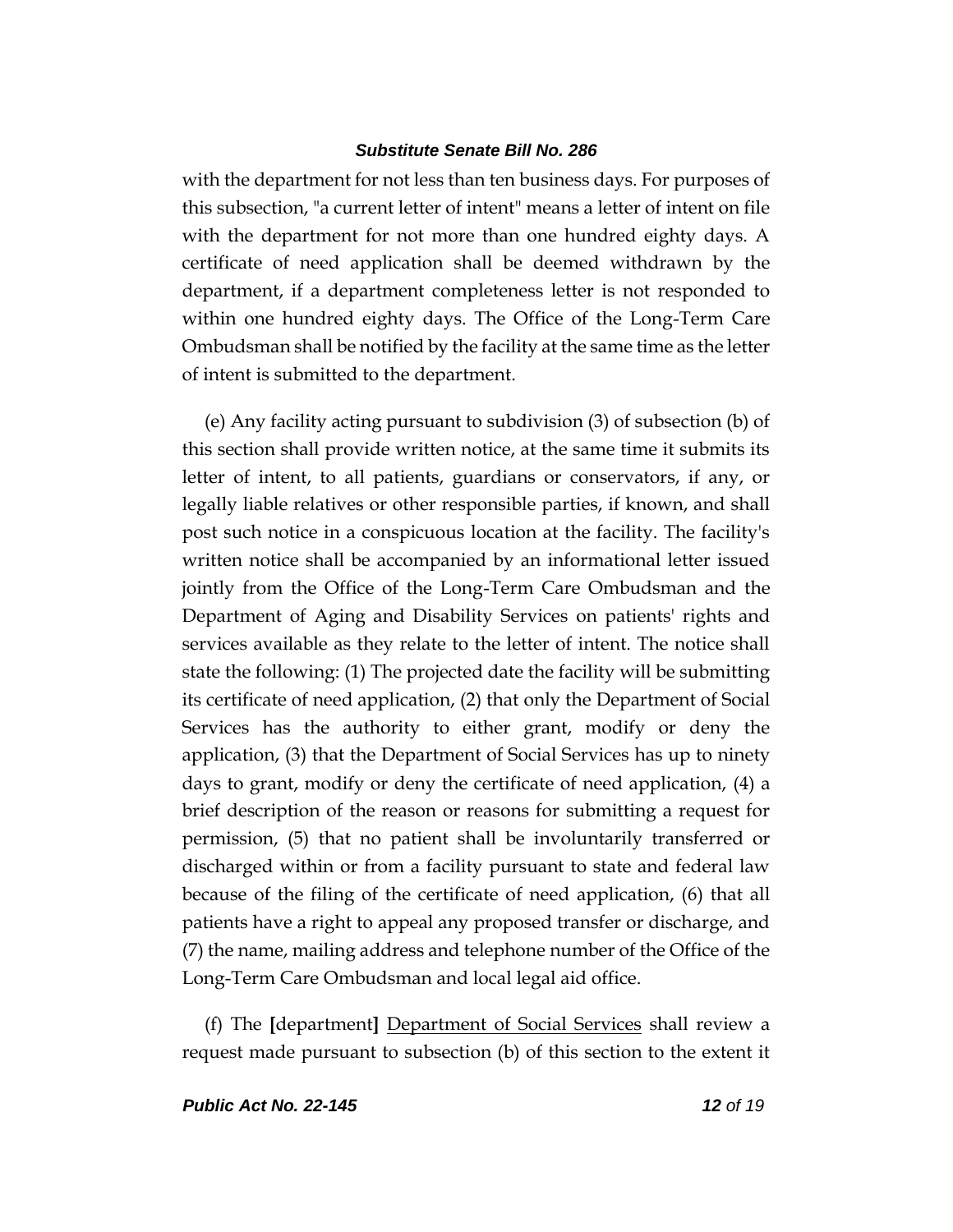deems necessary, including, but not limited to, in the case of a proposed transfer of ownership or control prior to initial licensure, the financial responsibility and business interests of the transferee and the ability of the facility to continue to provide needed services, or in the case of the addition or expansion of a function or service, ascertaining the availability of the function or service at other facilities within the area to be served, the need for the service or function within the area and any other factors the department deems relevant to a determination of whether the facility is justified in adding or expanding the function or service. During the review, the department may hold an informal conference with the facility to discuss the certificate of need application. The **[**commissioner**]** Commissioner of Social Services shall grant, modify or deny the request within ninety days of receipt thereof, except as otherwise provided in this section. The commissioner may place conditions, as the commissioner deems necessary to address specified concerns, on any decision approving or modifying a request for a certificate of need filed pursuant to this section. Conditions may include, but are not limited to, project and Medicaid reimbursement details and applicant requirements for summary and audit purposes. If the commissioner modifies the request, the commissioner shall notify the facility of such modification prior to issuing the decision and provide the applicant with an opportunity for an informal conference to discuss the modifications. Upon the request of the applicant, the review period may be extended for an additional fifteen days if the department has requested additional information subsequent to the commencement of the commissioner's review period. The director of the office of certificate of need and rate setting may extend the review period for a maximum of thirty days if the applicant has not filed in a timely manner information deemed necessary by the department. The applicant may request and shall receive a hearing in accordance with section 4-177 if aggrieved by a decision of the commissioner.

(g) The Commissioner of Social Services shall not approve any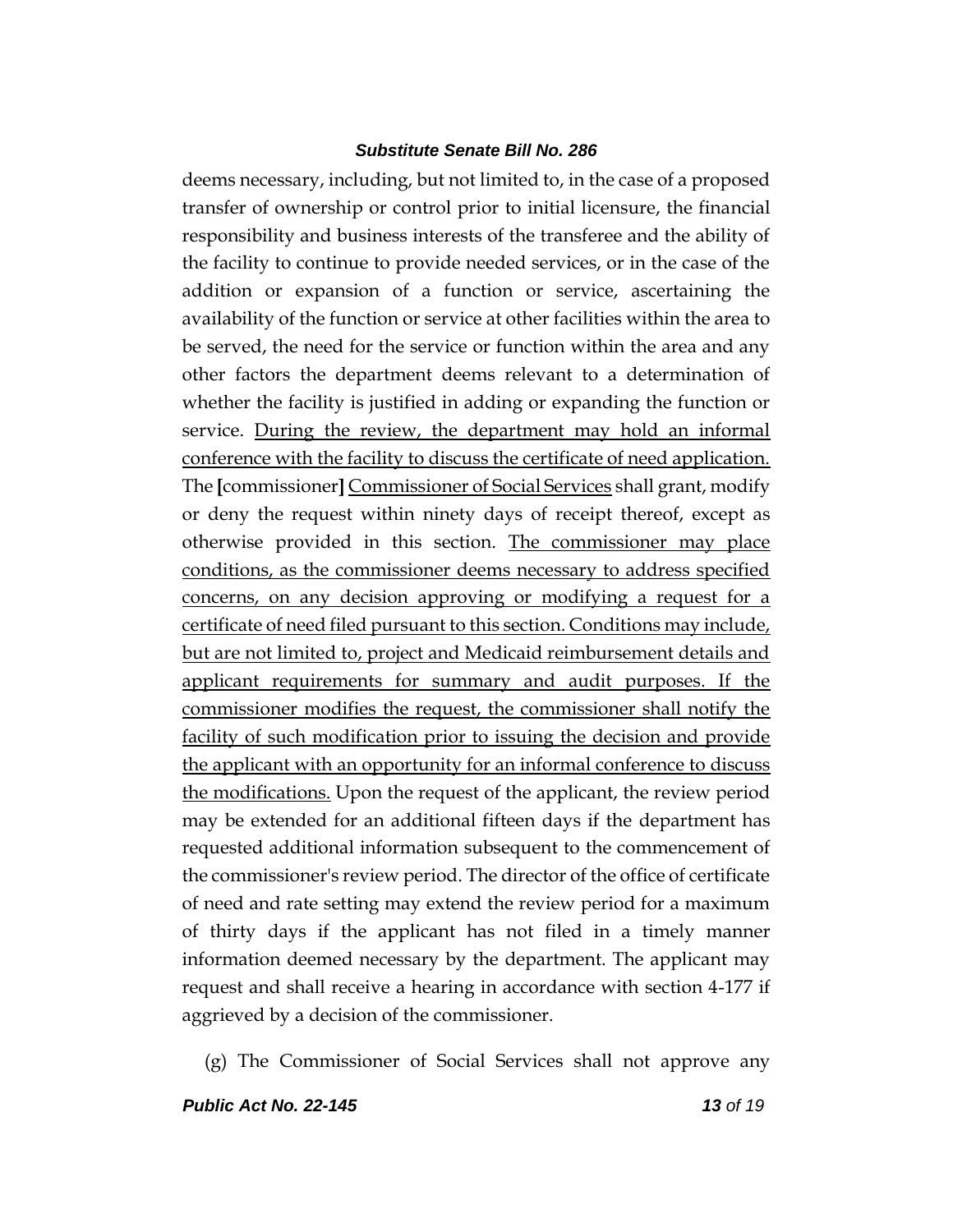requests for beds in residential facilities for persons with intellectual disability which are licensed pursuant to section 17a-227 and are certified to participate in the Title XIX Medicaid Program as intermediate care facilities for individuals with intellectual disabilities, except those beds necessary to implement the residential placement goals of the Department of Developmental Services which are within available appropriations.

(h) The Commissioner of Social Services shall adopt regulations, in accordance with chapter 54, to implement the provisions of this section.

Sec. 7. Subsections (c) and (d) of section 17b-353 of the general statutes are repealed and the following is substituted in lieu thereof (*Effective July 1, 2022*):

(c) In conducting its activities pursuant to this section, section 17b-352, as amended by this act, or both, except as provided for in subsection (d) of this section, the Commissioner of Social Services or said commissioner's designee may hold a public hearing on an application or on more than one application, if such applications are of a similar nature with respect to the request. At least two weeks' notice of the hearing shall be given to the facility by certified mail and to the public by publication in a newspaper having a substantial circulation in the area served by the facility. Such hearing shall be held at the discretion of the commissioner in Hartford or in the area so served. Prior to the hearing, the department may hold an informal conference with the facility to discuss the certificate of need application. The commissioner or the commissioner's designee shall consider such request in relation to the community or regional need for such capital program or purchase of land, the possible effect on the operating costs of the facility and such other relevant factors as the commissioner or the commissioner's designee deems necessary. In approving or modifying such request, the commissioner or the commissioner's designee may not prescribe any condition, such as, but not limited to, any condition or limitation on the

*Public Act No. 22-145 14 of 19*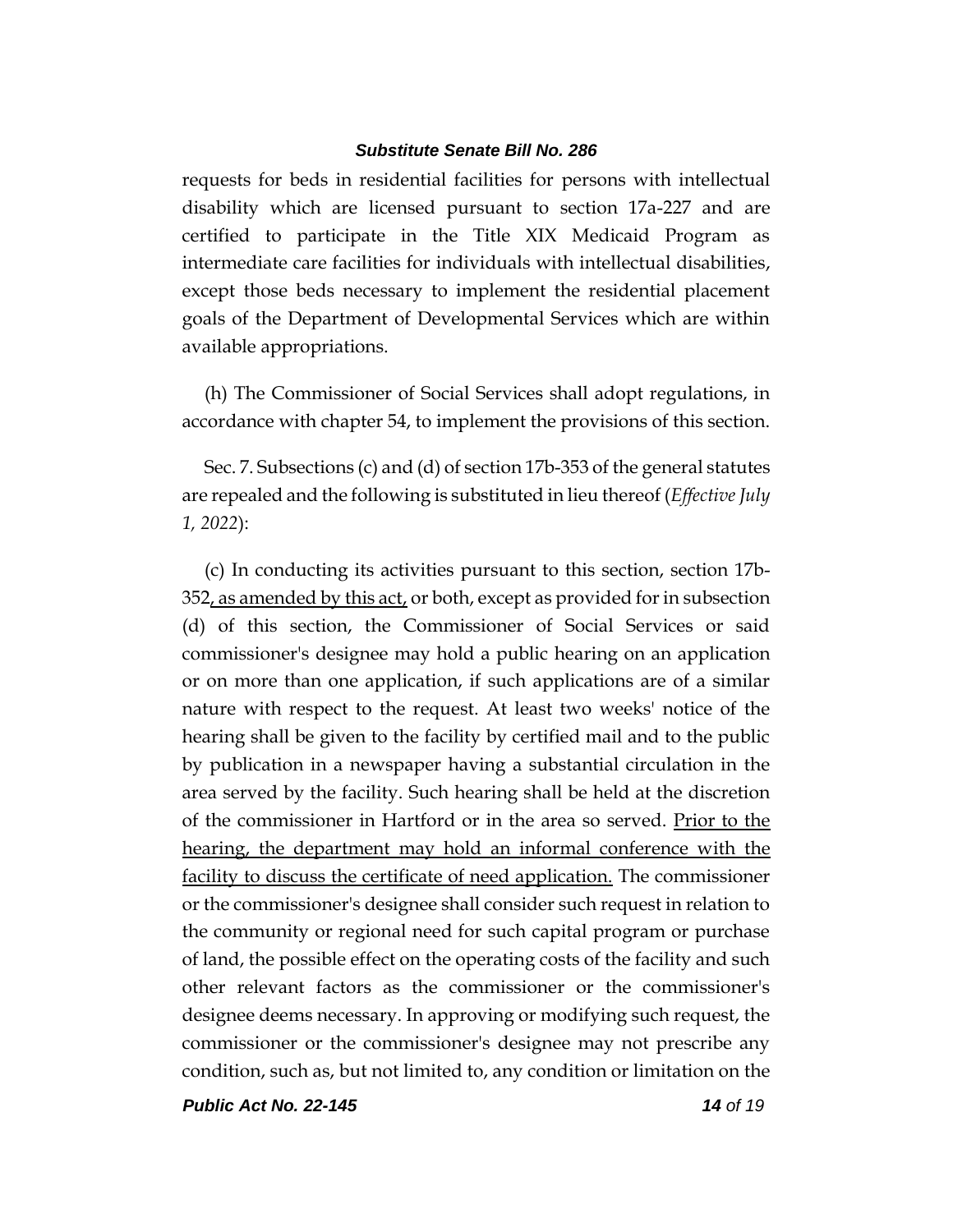indebtedness of the facility in connection with a bond issued, the principal amount of any bond issued or any other details or particulars related to the financing of such capital expenditure, not directly related to the scope of such capital program and within the control of the facility. If the hearing is conducted by a designee of the commissioner, the designee shall submit any findings and recommendations to the commissioner. If the designee recommends denial of the request, the designee shall issue a proposed final decision in accordance with section 4-179. The commissioner shall grant, modify or deny such request within ninety days, except as provided for in this section. The commissioner may place conditions, as the commissioner deems necessary to address specified concerns, on any decision approving or modifying a request for a certificate of need filed pursuant to this section. Conditions may include, but are not limited to, project and Medicaid reimbursement details and applicant requirements for summary and audit purposes. Upon the request of the applicant, the review period may be extended for an additional fifteen days if the commissioner or the commissioner's designee has requested additional information subsequent to the commencement of the review period. The commissioner or the commissioner's designee may extend the review period for a maximum of thirty days if the applicant has not filed in a timely manner information deemed necessary by the commissioner or the commissioner's designee.

(d) Except as provided in this subsection, no facility shall be allowed to close or decrease substantially its licensed total bed capacity until such time as a public hearing has been held in accordance with the provisions of this subsection and the Commissioner of Social Services has approved the facility's request unless such decrease is associated with a census reduction. The commissioner may impose a civil penalty of not more than five thousand dollars on any facility that fails to comply with the provisions of this subsection. Penalty payments received by the commissioner pursuant to this subsection shall be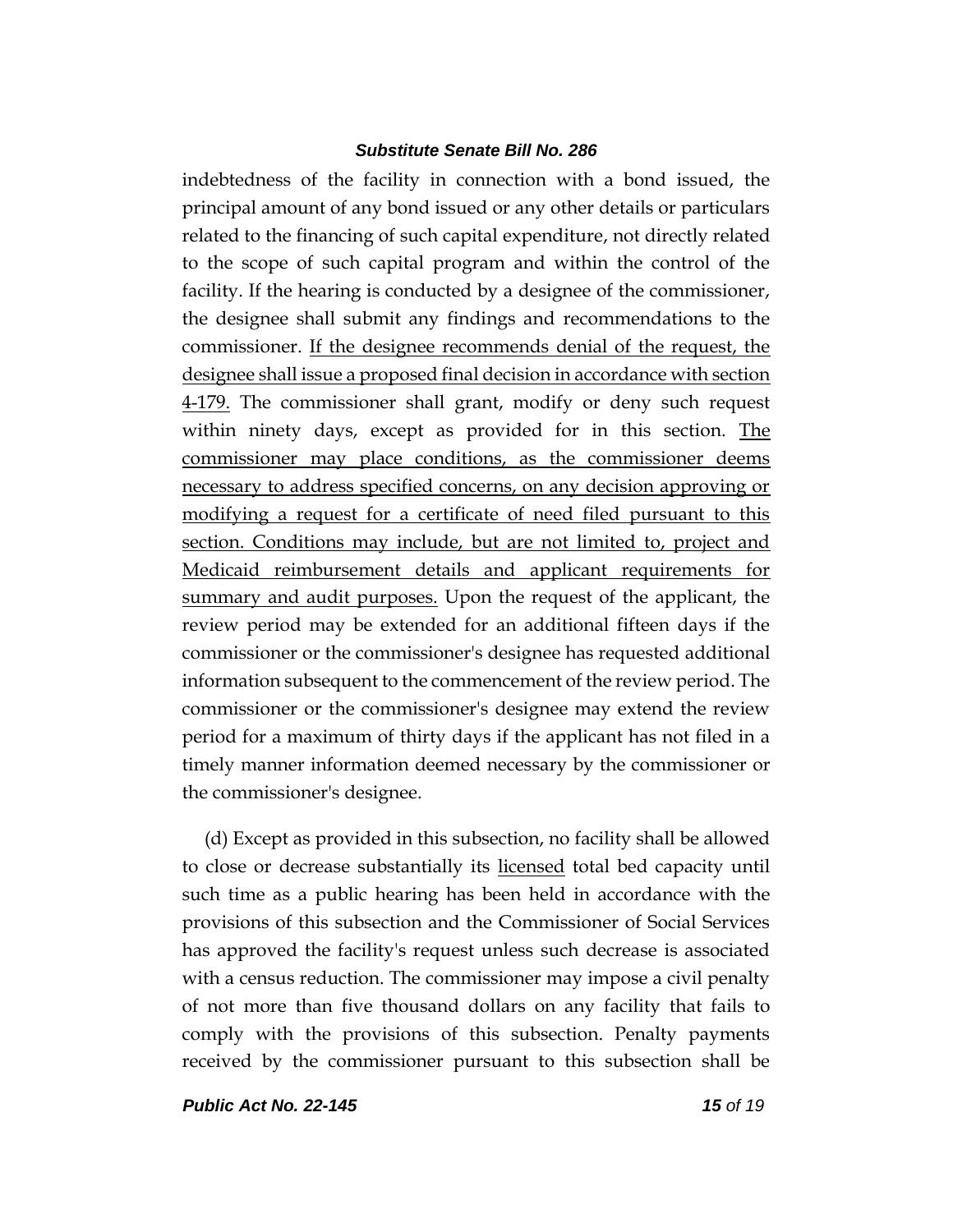deposited in the special fund established by the department pursuant to subsection (c) of section 17b-357 and used for the purposes specified in said subsection (c). The commissioner or the commissioner's designee shall hold a public hearing **[**upon the earliest occurrence of: (1) Receipt of any letter of intent submitted by a facility to the department, or (2)**]** not later than thirty days after the receipt of any certificate of need application. Such hearing shall be held at the facility for which the **[**letter of intent or**]** certificate of need application was submitted. **[**not later than thirty days after the date on which such letter or application was received by the commissioner.**]** The commissioner or the commissioner's designee shall provide both the facility and the public with notice of the date of the hearing not less than **[**fourteen**]** ten days in advance of such date. Notice to the facility shall be **[**by certified mail**]** sent via electronic mail or first-class mail and notice to the public shall be by publication in a newspaper having a substantial circulation in the area served by the facility. The provisions of this subsection shall not apply to any certificate of need approval requested for the relocation of a facility, or a portion of a facility's licensed beds, to a new or replacement facility.

Sec. 8. Subsection (a) of section 17b-354 of the general statutes is repealed and the following is substituted in lieu thereof (*Effective July 1, 2022*):

(a) The Department of Social Services shall not accept or approve any requests for additional nursing home beds, except (1) beds restricted to use by patients with acquired immune deficiency syndrome or by patients requiring neurological rehabilitation; (2) beds associated with a continuing care facility, as described in section 17b-520, provided such beds are not used in the Medicaid program. **[**and the ratio of proposed nursing home beds to the continuing care facility's independent living units is within applicable industry standards.**]** For the purpose of this subsection, beds associated with a continuing care facility are not subject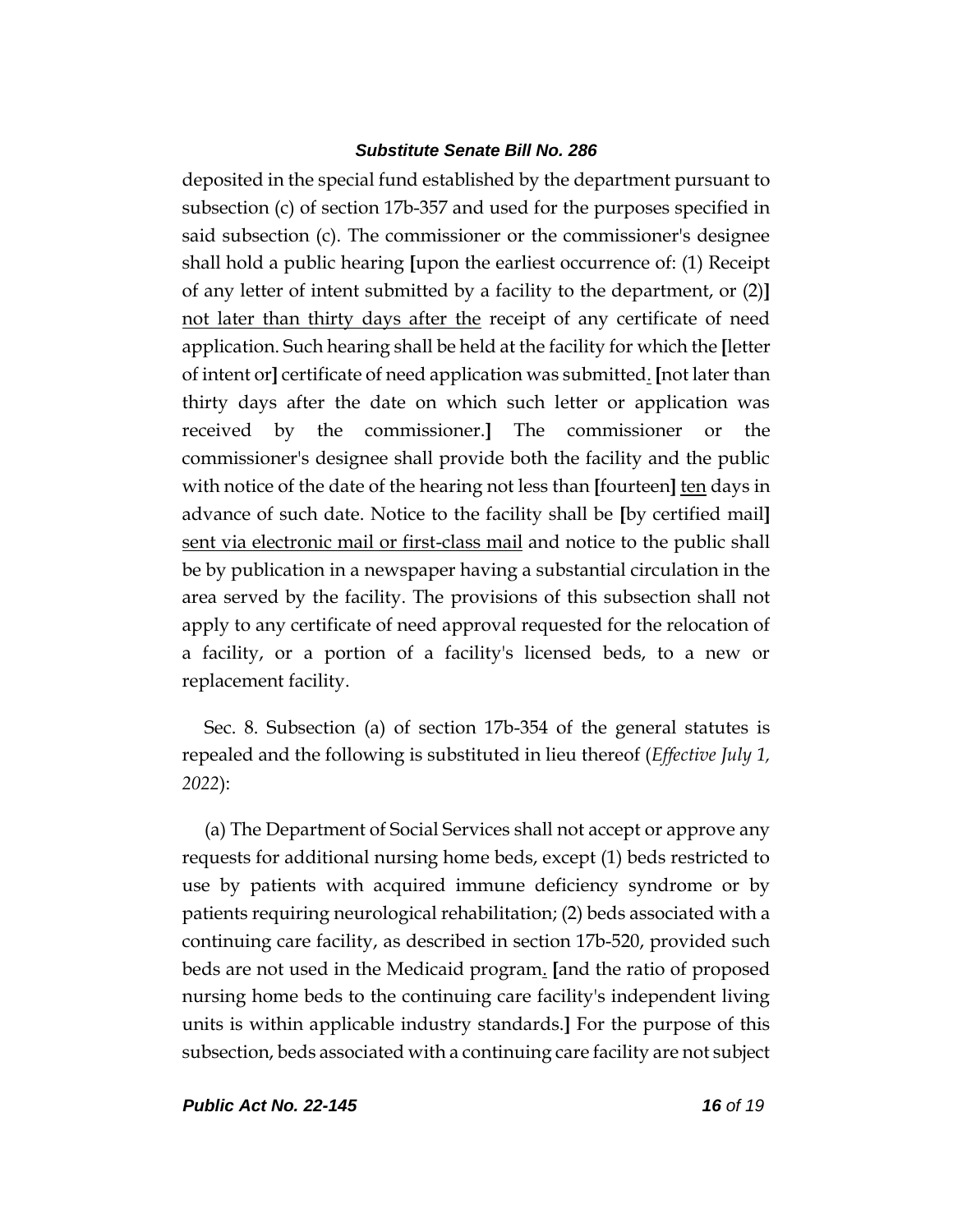to the certificate of need provisions pursuant to sections 17b-352, as amended by this act, and 17b-353, as amended by this act; (3) Medicaid certified beds to be relocated from one licensed nursing facility to another licensed nursing facility to meet a priority need identified in the strategic plan developed pursuant to subsection (c) of section 17b-369; **[**and**]** (4) licensed Medicaid nursing facility beds to be relocated from one or more existing nursing facilities to a new nursing facility, including a replacement facility, provided (A) no new Medicaid certified beds are added, (B) at least one currently licensed facility is closed in the transaction as a result of the relocation, (C) the relocation is done within available appropriations, (D) the facility participates in the Money Follows the Person demonstration project pursuant to section 17b-369, (E) the availability of beds in the area of need will not be adversely affected, (F) the certificate of need approval for such new facility or facility relocation and the associated capital expenditures are obtained pursuant to sections 17b-352, as amended by this act, and 17b-353, as amended by this act, and (G) the facilities included in the bed relocation and closure shall be in accordance with the strategic plan developed pursuant to subsection (c) of section  $17b-369$ ; and  $(5)$ proposals to build a nontraditional, small-house style nursing home designed to enhance the quality of life for nursing facility residents, provided that the nursing facility agrees to reduce its total number of licensed beds by a percentage determined by the Commissioner of Social Services in accordance with the department's strategic plan for long-term care.

Sec. 9. Section 17b-355 of the general statutes is repealed and the following is substituted in lieu thereof (*Effective July 1, 2022*):

In determining whether a request submitted pursuant to sections 17b-352 to 17b-354, inclusive, as amended by this act, will be granted, modified or denied, the Commissioner of Social Services shall consider the following: The **[**relationship of the request to the state health plan,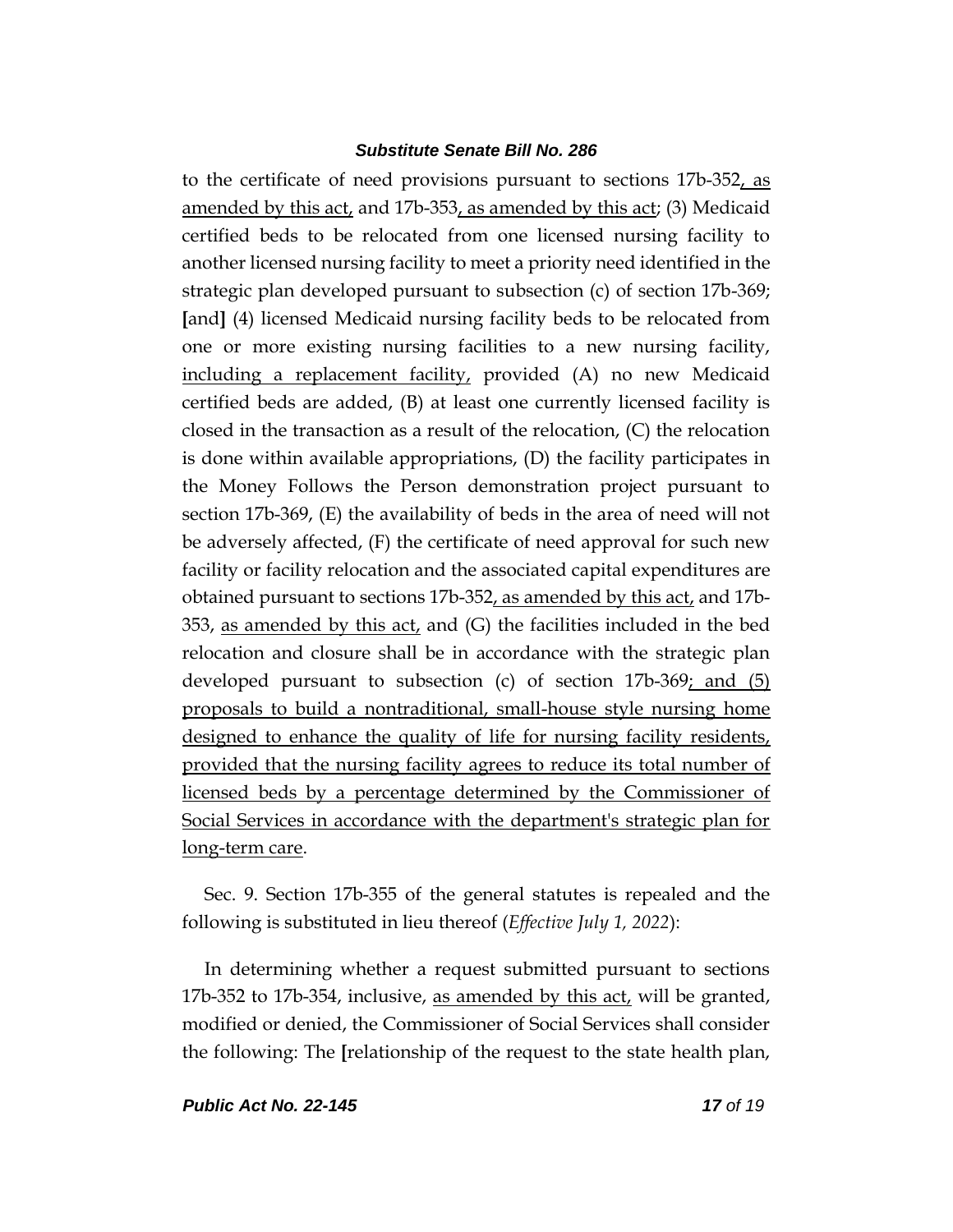the**]** financial feasibility of the request and its impact on the applicant's rates and financial condition, the contribution of the request to the quality, accessibility and cost-effectiveness of **[**health care delivery**]** the delivery of long-term care in the region, whether there is clear public need for the request, the relationship of any proposed change to the applicant's current utilization statistics and the effect of the proposal on the utilization statistics of other facilities in the applicant's service area, the business interests of all owners, partners, associates, incorporators, directors, sponsors, stockholders and operators and the personal background of such persons, and any other factor which the **[**department**]** Department of Social Services deems relevant. **[**Whenever the granting, modification or denial of a request is inconsistent with the state health plan, a written explanation of the reasons for the inconsistency shall be included in the decision. In considering whether there is clear public need for any request for additional nursing home beds associated with a continuing care facility submitted pursuant to section 17b-354, the commissioner shall only consider the need for beds for current and prospective residents of the continuing care facility.**]** In considering whether there is clear public need for any request for the relocation of beds to a replacement facility, the commissioner shall consider whether there is a demonstrated bed need in the towns within a fifteen-mile radius of the town in which the beds are proposed to be located and whether the availability of beds in the applicant's service area will be adversely affected. Any proposal to relocate nursing home beds from an existing facility to a new facility shall not increase the number of Medicaid certified beds and shall result in the closure of at least one currently licensed facility. The commissioner may request that any applicant seeking to replace an existing facility reduce the number of beds in the new facility by a percentage that is consistent with the department's strategic plan for long-term care. If an applicant seeking to replace an existing facility with a new facility owns or operates more than one nursing facility, the commissioner may request that the applicant close two or more facilities before approving the proposal to

*Public Act No. 22-145 18 of 19*